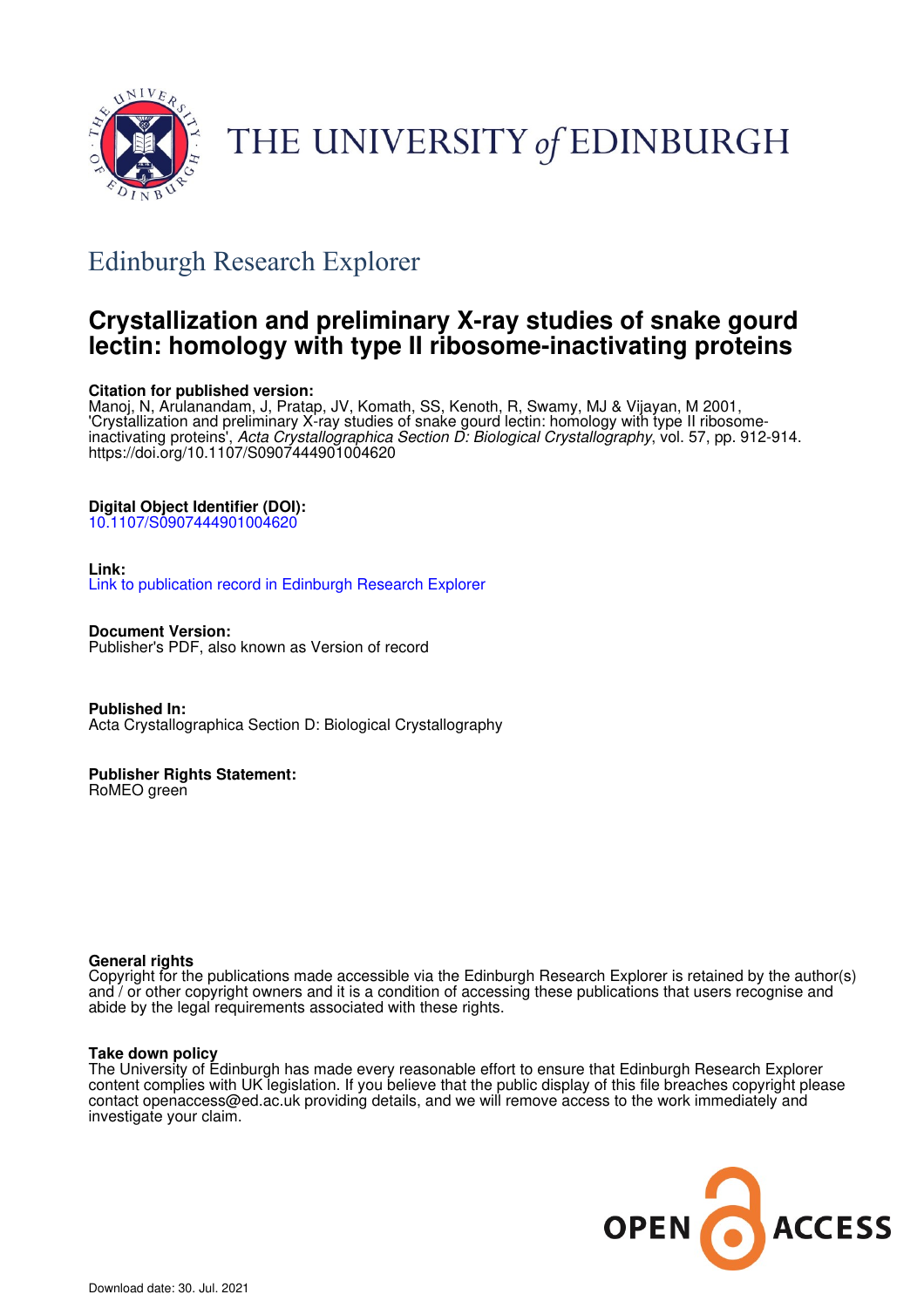### crystallization papers

Acta Crystallographica Section D Biological Crystallography

ISSN 0907-4449

N. Manoj,<sup>a</sup> A. Arockia Jeyaprakash,<sup>a</sup> J. V. Pratap,<sup>a</sup> Sneha Sudha Komath,<sup>b</sup> Roopa Kenoth,<sup>b</sup> Musti. J. Swamy<sup>b</sup> and M. Vijayan<sup>a</sup>\*

<sup>a</sup>Molecular Biophysics Unit, Indian Institute of Science, Bangalore 560 012, India, and <sup>b</sup>School of Chemistry, University of Hyderabad, Hyderabad 500 046, India

Correspondence e-mail: mv@mbu.iisc.ernet.in

 $©$  2001 International Union of Crystallography Printed in Denmark - all rights reserved

## Crystallization and preliminary X-ray studies of snake gourd lectin: homology with type II ribosome-inactivating proteins

The lectin from the seeds of snake gourd (Trichosanthes anguina) has been crystallized in two forms using the hanging-drop method. Both the forms are hexagonal, with the asymmetric unit containing one subunit consisting of two polypeptide chains linked through disulfide bridges. Intensity data from one of the forms were collected at room temperature as well as at low temperature to  $3 \text{ Å}$  resolution. Molecular-replacement studies indicate that the lectin is homologous to type II ribosome-inactivating proteins. Partial refinement confirms this conclusion.

#### 1. Introduction

Lectins are carbohydrate-binding proteins that specifically recognize diverse sugar structures and mediate a variety of biological processes such as cell-cell and host-pathogen interactions, serum glycoprotein turnover and innate immune responses (Lis & Sharon, 1998; Vijayan & Chandra, 1999). Of them, plant lectins are the most extensively and thoroughly characterized (Lis & Sharon, 1998; Loris et al., 1998; Bouckaert et al., 1999). The different families, well characterized structurally, include one involving plant toxins. Ricin (Rutenber et al., 1991), abrin (Tahirov et al., 1995) and mistletoe lectin (Krauspenhaar et al., 1999) are lectins of known structure belonging to this family. Each of them typically consists of two polypeptide chains, each with a well characterized structure and often referred to as A and  $B$  domains, connected by disulfide bridges. They are often called type II ribosomeinactivating proteins (type II RIPs). The A chain is the toxic component and inactivates ribosome. The B chain is the lectin component and is presumably involved in recognition prior to entry into the cell. Type I ribosome inactivating proteins (type I RIPs) such as gelonin (Sairam et al., 1993; Singh et al., 1992), trichosanthin (Xiong et al., 1994) and momorcharin (Ren et al., 1994) consist only of the A domain, while there are lectins such as amaranthin (Transue et al., 1997) which consist only of the B domain. The latter obviously do not have any ribosome-inactivating activity. However, as indicated earlier, type II RIPs combine toxic and lectin activities on account of the simultaneous presence of the  $A$  and  $B$ domains.

Macromolecular and carbohydrate-binding properties of several seed lectins from the Cucurbitaceae family have been investigated (Falasca et al., 1989; Bostwick et al., 1994;

Komath & Swamy, 1998; Padma et al., 1999). Detailed structural characterization of any of these has not been possible on account of, amongst other things, the non-availability of their complete amino-acid sequence data. Various lines of evidence suggest that they are structurally homologous to type II RIPs. However, they do not inactivate ribosomes or do so only weakly (Wang & Ng, 1998; Li et al., 2000). The X-ray analysis of the seed lectin from T. anguina, a member of the Cucurbitaceae family commonly known as snake gourd, has been undertaken to elucidate the structural basis of this behaviour and also to explore the structure-function relationship in this family of lectins. Snake gourd seed lectin (SGSL) is glycosylated and has an acidic pI of 5.0. The lectin displays haemagglutinating activity and shows a high affinity for methyl- $\beta$ -p-galactose at the monosaccharide level and for lactose at the disaccharide level (Komath & Swamy, 1998). It contains two domains,  $MW = 32$  and  $23$  kDa, which are linked by disulfide bridges (Komath et al., 1996). Chemical-modification studies indicated the presence of histidine residues in the sugar-binding site of SGSL (Komath et al., 1998). The lectin has binding sites for porphyrins which appear to be different from those for carbohydrates (Komath et al., 2000). As a first step in the detailed structure analysis of SGSL, we report here its crystallization and structure solution using molecular replacement and partial refinement of the structure.

Received 17 January 2001 Accepted 14 March 2001

#### 2. Materials and methods

SGSL was isolated and purified as described previously (Komath et al., 1996; Komath & Swamy, 1998). Crystals of two forms of SGSL, form I and form II, were grown in the presence of lactose and methyl- $\alpha$ -D-galactose, respec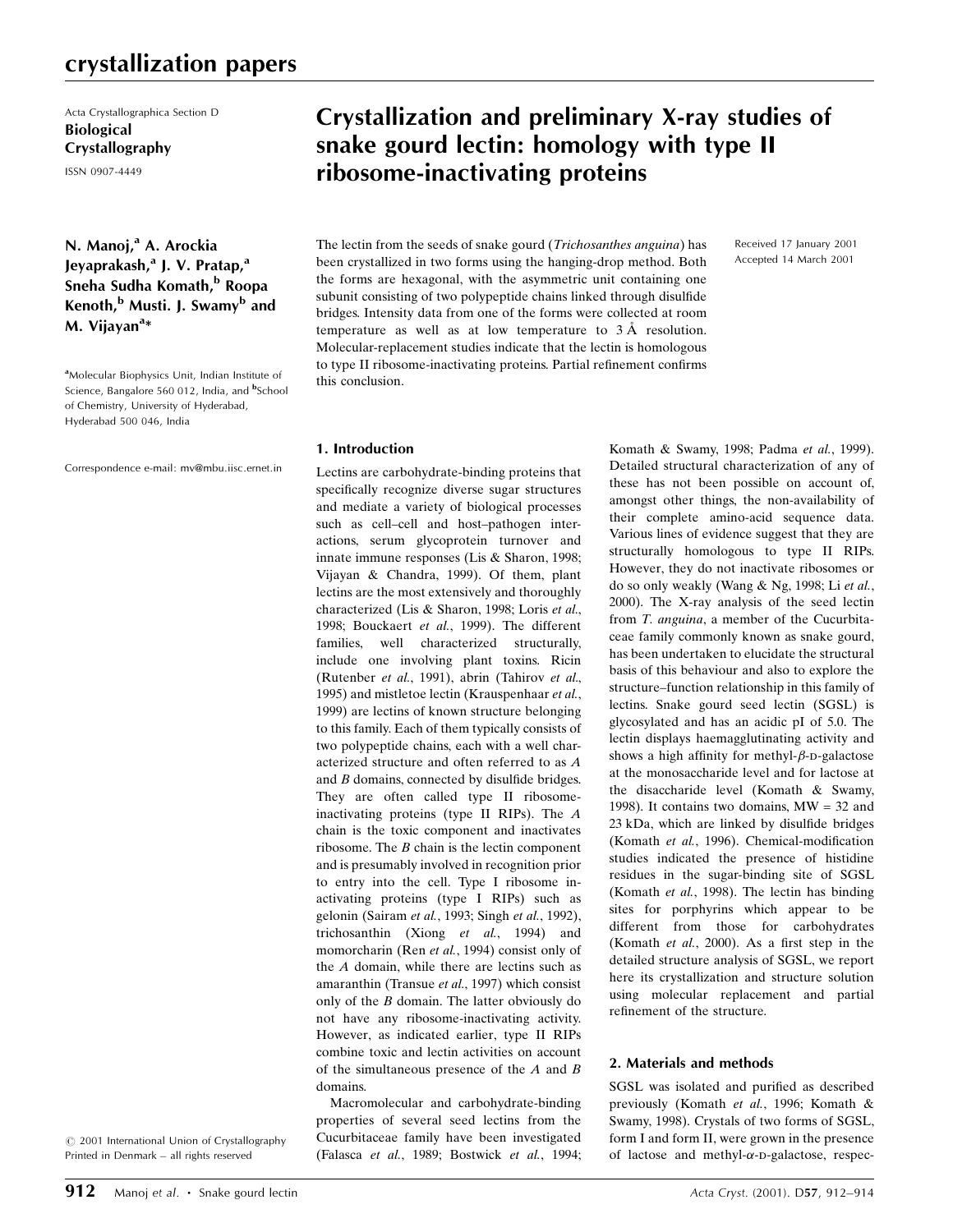Crystal data and data-collection statistics.

Values in parentheses refer to the last resolution shell.

|                                                    |        | Form II              |                       |
|----------------------------------------------------|--------|----------------------|-----------------------|
|                                                    | Form I | Low temp.<br>(100 K) | Room temp.<br>(298 K) |
| Space group                                        | P622   | $P6_{1}22$           | $P6_{1}22$            |
| Unit-cell parameters                               |        |                      |                       |
| a(A)                                               | 118.9  | 98.9                 | 102.1                 |
| b(A)                                               | 118.9  | 98.9                 | 102.1                 |
| c(A)                                               | 228.4  | 266.9                | 273.1                 |
| No. of subunits/asym. unit                         | 1      | 1                    | 1                     |
| Solvent content (%)                                | 67     | 59                   | 62                    |
| Data collection                                    |        |                      |                       |
| Resolution (A)                                     | 6.0    | $3.0(3.1-3.0)$       | $3.1(3.2-3.1)$        |
| No. of observations                                |        | 65920                | 51684                 |
| No. of unique reflections                          |        | 15685                | 14799                 |
| Multiplicity                                       |        | 4.2(3.7)             | 3.5(3.3)              |
| Completeness (%)                                   |        | 98.0 (92.3)          | 92.7 (92.2)           |
| $R_{\text{merge}}$ † (%)                           |        | 12.1(38.2)           | 16.0(56.3)            |
| Number of reflections<br>with $I > 2\sigma(I)$ (%) |        | 85.9 (65.1)          | 64.8 (39.1)           |

 $\uparrow$   $R_{\text{merge}} = \sum |I_i - \langle I \rangle| / \sum \langle I \rangle$ .

tively. Crystal form I was obtained by the hanging-drop method by equilibrating a 10  $\mu$ l drop of 10 mg ml<sup>-1</sup> protein in the presence of 4 mM lactose in 0.02 M phosphate buffer pH 7.0 containing 0.1 M NaCl



Figure 1 Crystals of snake gourd seed lectin (form II).



ture (298 K) and at low temperature (100 K) using flash-freezing with a MAR Research imaging plate mounted on a Rigaku RU-200 X-ray generator. The data were processed and scaled using the MAR-XDS (Kabsch, 1988) and DENZO (Otwinowski, 1993) programs. AMoRe (Navaza, 1994) was used for molecular-replacement calculations, while preliminary refinement and model building were carried out using the programs CNS (Brunger et al., 1998) and O (Jones et al., 1991), respectively.

#### 3. Results and discussion

Crystal data and details of data collection are given in Table 1. The solvent contents of both forms, assuming one molecule in the



Figure 2

Electron density in the putative active site in the A domain of the lectin. The relevant residues in the lectin and in trichosanthin are shown in red and blue, respectively. The numbering corresponds to that in trichosanthin. No density corresponding to the side chain of Tyr70 in trichosanthin is seen in the map. Density for a side chain is present corresponding to Gly109.

asymmetric unit, are within the range normally observed for protein crystals (Matthews, 1968).

Unlike the case of type II RIPs, the amino-acid sequences of type I RIPs from seeds of Momordica charantia and Trichosanthes kirilowii belonging to the Cucurbitaceae family are available. They exhibit considerable sequence similarity to each other and with well studied type I RIPs from the Cucurbitaceae family such as bryodin and luffin and the  $A$  chain of type II RIPs such as abrin, ricin and mistletoe lectin. Therefore, it appeared reasonable to expect the A chain of SGSL also to be homologous to the type II RIPs mentioned above. The recent preliminary X-ray studies and molecular-replacement calculation of the lectin from T. kirilowii strengthened this expectation (Li  $et$  al., 2000). In confirmation, a molecular-replacement calculation with abrin-a (Tahirov et al., 1995; PDB code 1abr) as the search model using the lowtemperature data from form II led to satisfactory structure solution. A long loop (41-50) in the  $A$  chain and ten residues at the N-terminus of the  $B$  chain were omitted from the search model. The best solution had a correlation coefficient (CC) of  $0.345$ and an  $R$  factor of 0.489 and led to satisfactory crystal packing. The corresponding next best solution had CC = 0.289 and  $R = 0.504$ . Similar results were obtained when the ricin molecule (PDB code 1aai) was used as the search model. Independent calculations using the  $A$  chain and  $B$  chain as search models also led to the same solution. A Fourier map calculated after rigid-body refinement using a polyalanine model showed contiguous density for most of the polypeptide chains. This was particularly so in the case of the A chain.

Further refinement of the structure was hampered by the absence of sequence information. However, it was found that the A chain of type II RIPs such as ricin and abrin and type I RIPs from the Cucurbitaceae family exhibited considerable sequence homology. Thus, it appeared that the sequence of the  $A$  chain is substantially conserved across families. Sequence identity among the Cucurbitaceae type I RIP sequences is as high as 52%; there is also a 38% sequence identity with ricin and abrin sequences. Careful examination of these sequences and successive electron-density maps led to the identification of 31% of the side chains in the A chain. This could not be performed with the B chain in the absence of the availability of homologous sequences from the same family. Refinement of the model using data in the resolution range 20